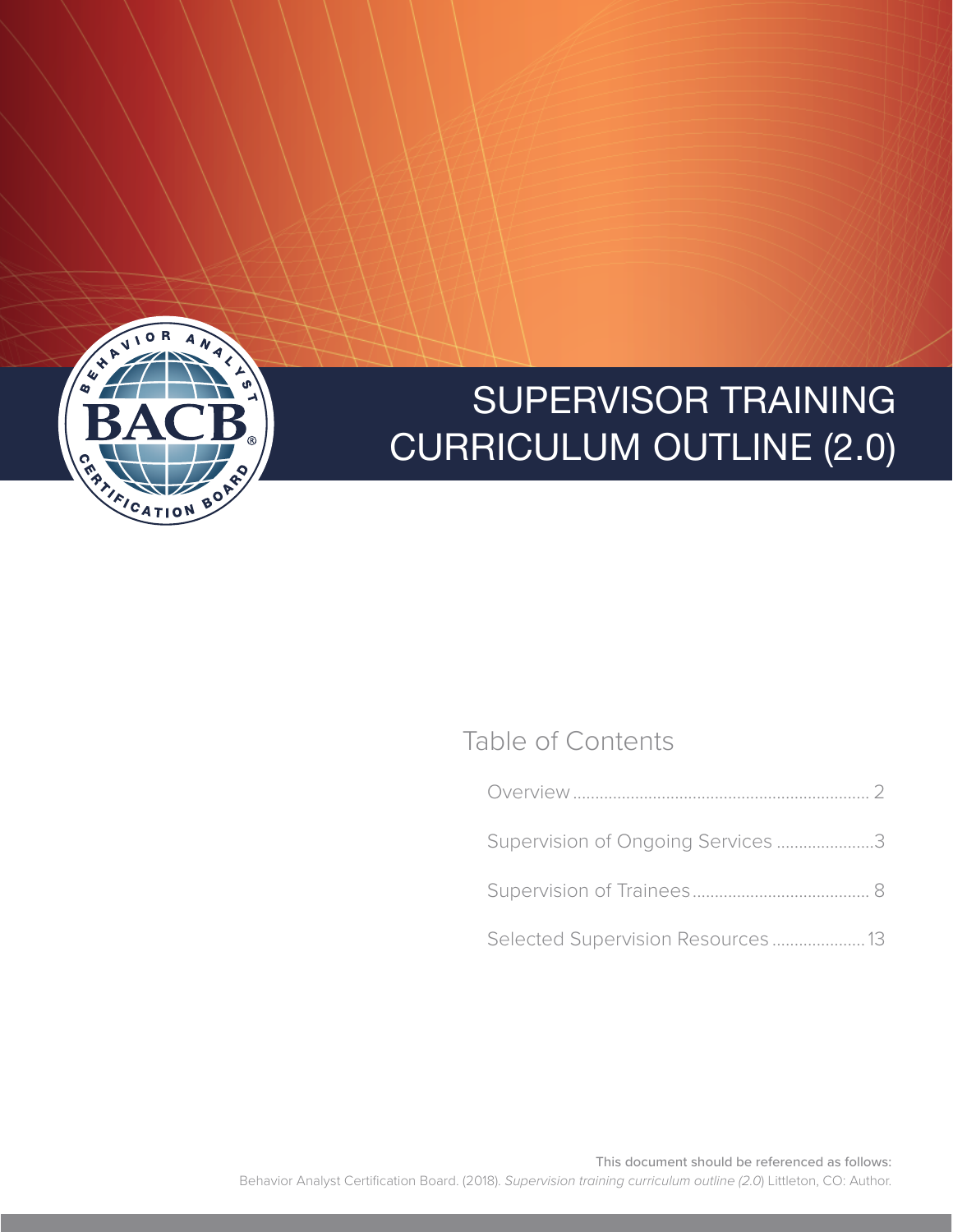#### <span id="page-1-0"></span>**Overview**

This curriculum outline is comprised of learning objectives, tasks, and considerations that are important for creating an effective supervisory relationship. Supervisors who oversee the work of (a) individuals acquiring fieldwork (i.e., experience<sup>1</sup>) for BCBA or BCaBA certification (trainees) and (b) current BCaBA or RBT certificants who are required to have ongoing supervision (supervisees) are required to complete an 8-hour supervision training based on this curriculum before providing any supervision. Supervisors, supervisees, and trainees should confirm the date the supervisor completed the training prior to initiating the supervisor relationship.

#### Requirements for Training Providers

All Authorized Continuing Education (ACE) Providers and Verified Course Sequences (VCS) are eligible to offer supervision training based on this curriculum outline. The cumulative duration of training must be at least 8 hours (but may be offered in units as brief as 1 hour). The training activities must include opportunities for trainees to demonstrate verbal or practical competence of the curricular areas below. Training may be conducted in person or online. The training may be completed up to 180 days prior to the learner's<sup>2</sup> original BACB certification date or, for qualifying non-certified RBT supervisors and non-certified VCS instructors, as soon they meet the other supervision eligibility requirements.

#### Requirements for Documentation

ACE Providers must provide the learner with a one-page document showing that the learner completed the full training (see the [ACE Handbook](https://www.bacb.com/wp-content/uploads/BACB-ACE-Provider-Handbook.pdf) for documentation requirements). If the training is completed as part of a VCS, the course syllabus and the learner's unofficial transcript, showing a passing grade, will be required. The training provided must include a link to the BACB Supervisor Training Curriculum Outline (2.0), as well as the following text in all online and print materials for their training program:

"This training program is based on the BACB Supervisor Training Curriculum Outline (2.0) but is offered independent of the BACB."

The learner must upload the documentation described above into their [BACB Account.](https://gateway.bacb.com/Account/Login.aspx) Once the documentation has been approved and they meet all other relevant supervision eligibility requirements, they may begin providing supervision.

<sup>1</sup> The term *fieldwork* will be used throughout this document to refer to the supervised practical experience required for obtaining BCBA or BCaBA certification.

<sup>2</sup> We are using the term *learner* in this document to refer to those who are taking the supervision training.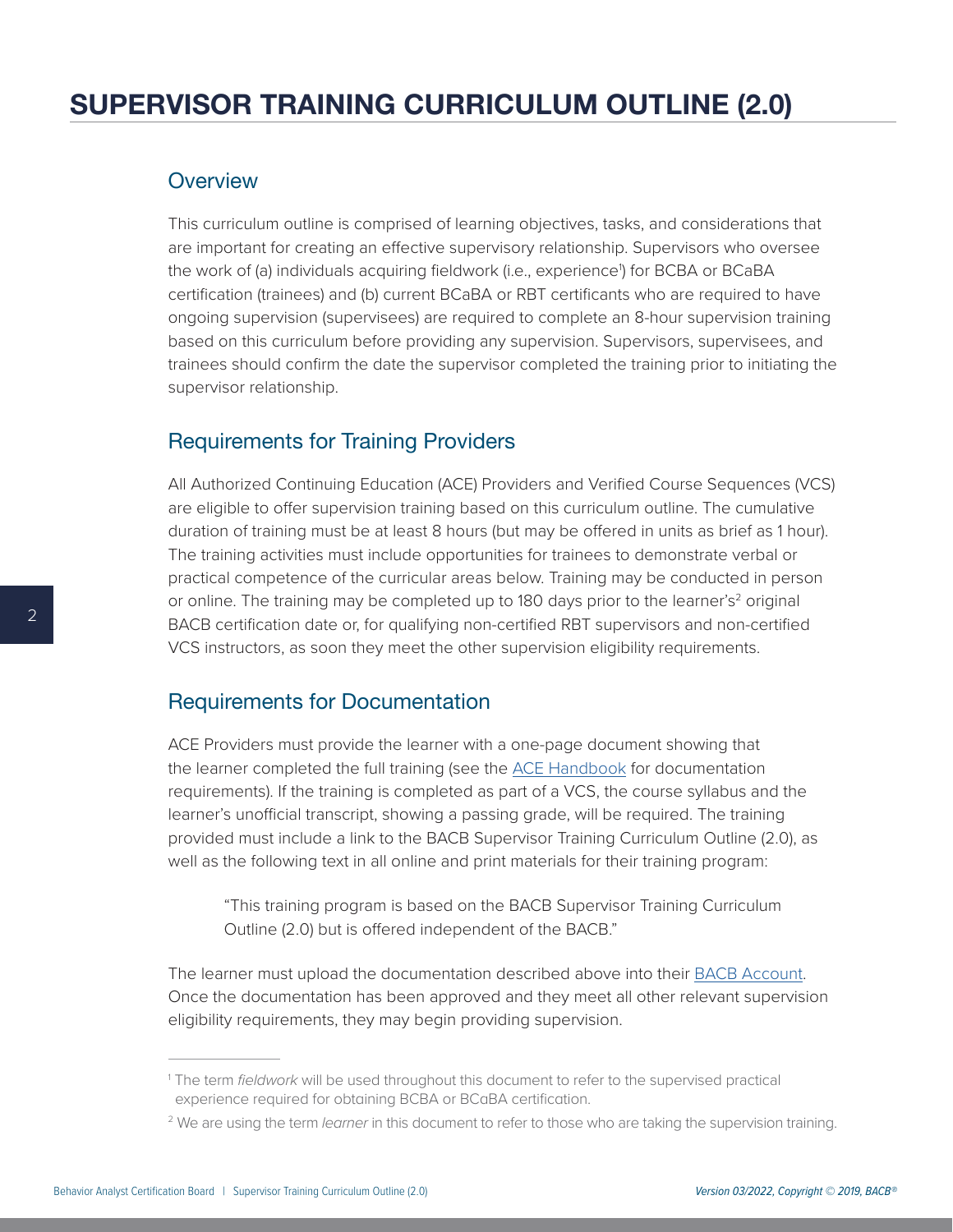#### <span id="page-2-0"></span>Supervision of Ongoing Services

The section below applies to supervision of the ongoing delivery of behavior-analytic services and, thus, is particularly relevant to the supervision of BCaBAs and RBTs.

- 1) The supervisor should be able to state the purpose of supervision to the supervisee or trainee.
	- a) Provide high-quality services that result in client improvement
		- i) Create context for clear communication
		- ii) Ensure procedural fidelity of service delivery
	- b) Develop and maintain behavior-analytic, professional, and ethical repertoires of the supervisee (as relevant)
	- c) Teach conceptual skills using applied case exemplars
		- i) Philosophical underpinnings of behavior analysis
		- ii) Concepts and principles of behavior analysis
	- d) Develop problem-solving skills
		- i) Responding to novel behavior and insufficient progress of clients
		- ii) Addressing questions from clients/caregivers
		- iii) Maximizing learning opportunities for clients
	- e) Monitor and evaluate decision-making skills
		- i) Professionalism decisions
		- ii) Ethical decisions
		- iii) Treatment decisions
	- f) Model assistance-seeking skills
		- i) Identifying problems
		- ii) Providing opportunities for feedback
		- iii) Seeking assistance from appropriate parties
	- g) Improve and maintain beneficial repertoires of the supervisee or trainee
		- i) Progress monitoring
		- ii) Opportunities for advancement
	- h) Model effective supervision practices
		- i) Professional behaviors
		- ii) Ethical behaviors
		- iii) Training behaviors

3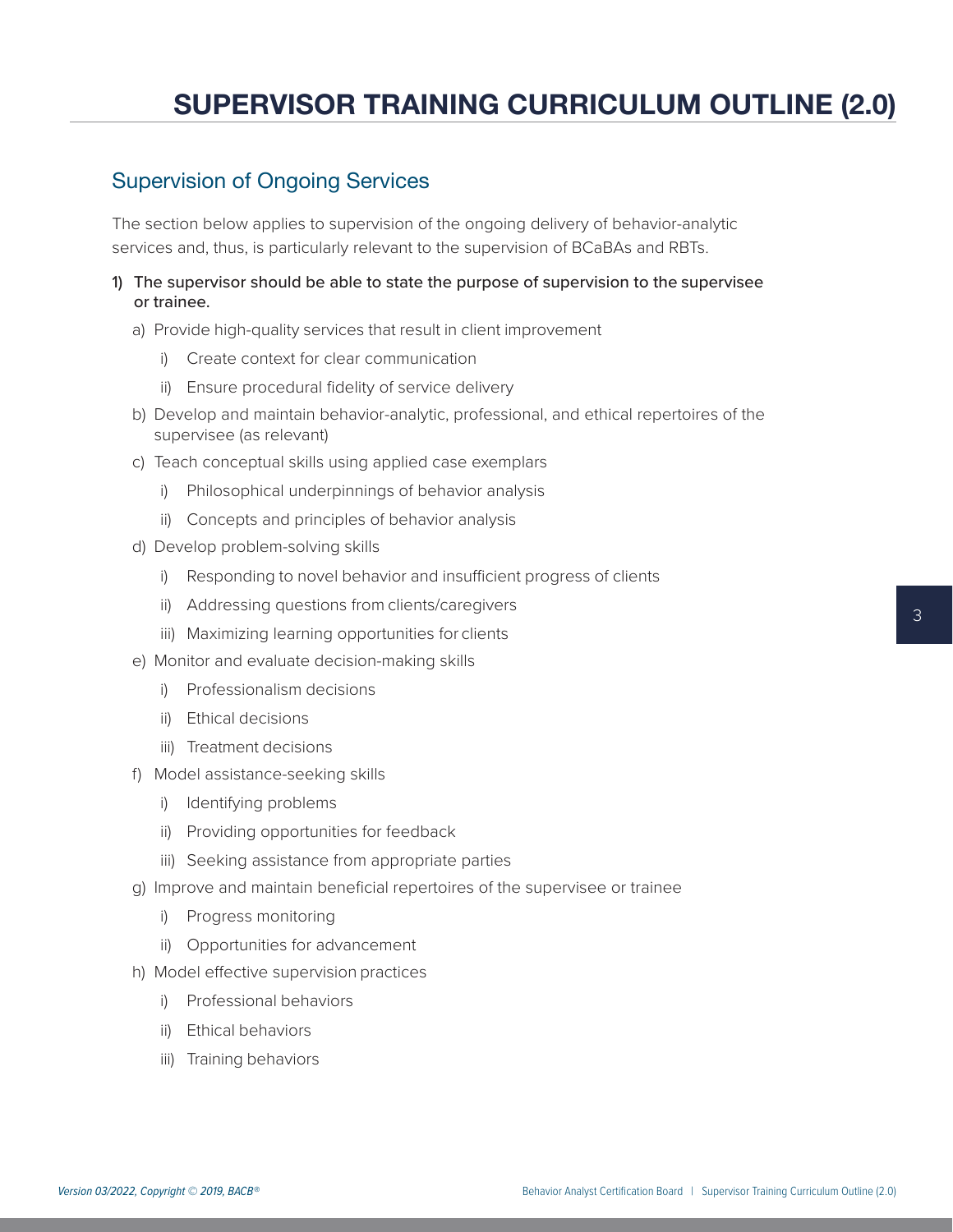- 2) The supervisor should be able to describe the strategies and potential outcomes of ineffective supervision.
	- a) Identify low-quality client services
		- i) Insufficient client progress
		- ii) Potential for harm to clients
	- b) Identify poor performance
		- i) Inadequate practice repertoires
		- ii) Inadequate professional repertoires
	- c) Monitor indicators of potentially unethical behavior
		- i) Inability to identify ethical issues
		- ii) Inability to problem solve and make decisions in novel or unfamiliar settings
	- d) Evaluate modeling of effective supervision practices
		- i) Missed training opportunities
		- ii) Production of ineffective supervisors
	- e) Reduce the risks associated with high-volume work hours
		- i) Lower likelihood of compliance with supervisor recommendations
		- ii) Costs of attrition
- 3) The supervisor should be able to prepare for the supervisory relationship with the supervisee or trainee.
	- a) Determine feasible supervision capacity based on available time and resources for the following activities:
		- i) Maintenance of effective services
		- ii) Available institutional/organizational resources
		- iii) Identification of billable vs. non-billable time, if relevant
		- iv) Access to supervision sites (e.g., travel time required)
		- v) Preparation of content for supervision
		- vi) Timely responding to correspondence (e.g., calls, texts, emails)
	- b) Verify and review BACB certification maintenance requirements
		- i) Supervision requirements
		- ii) Competency assessment requirements (RBT)
		- iii) Continuing education requirements (BCaBA)
	- c) Verify certification status
		- i) Use the BACB registry to check status of certification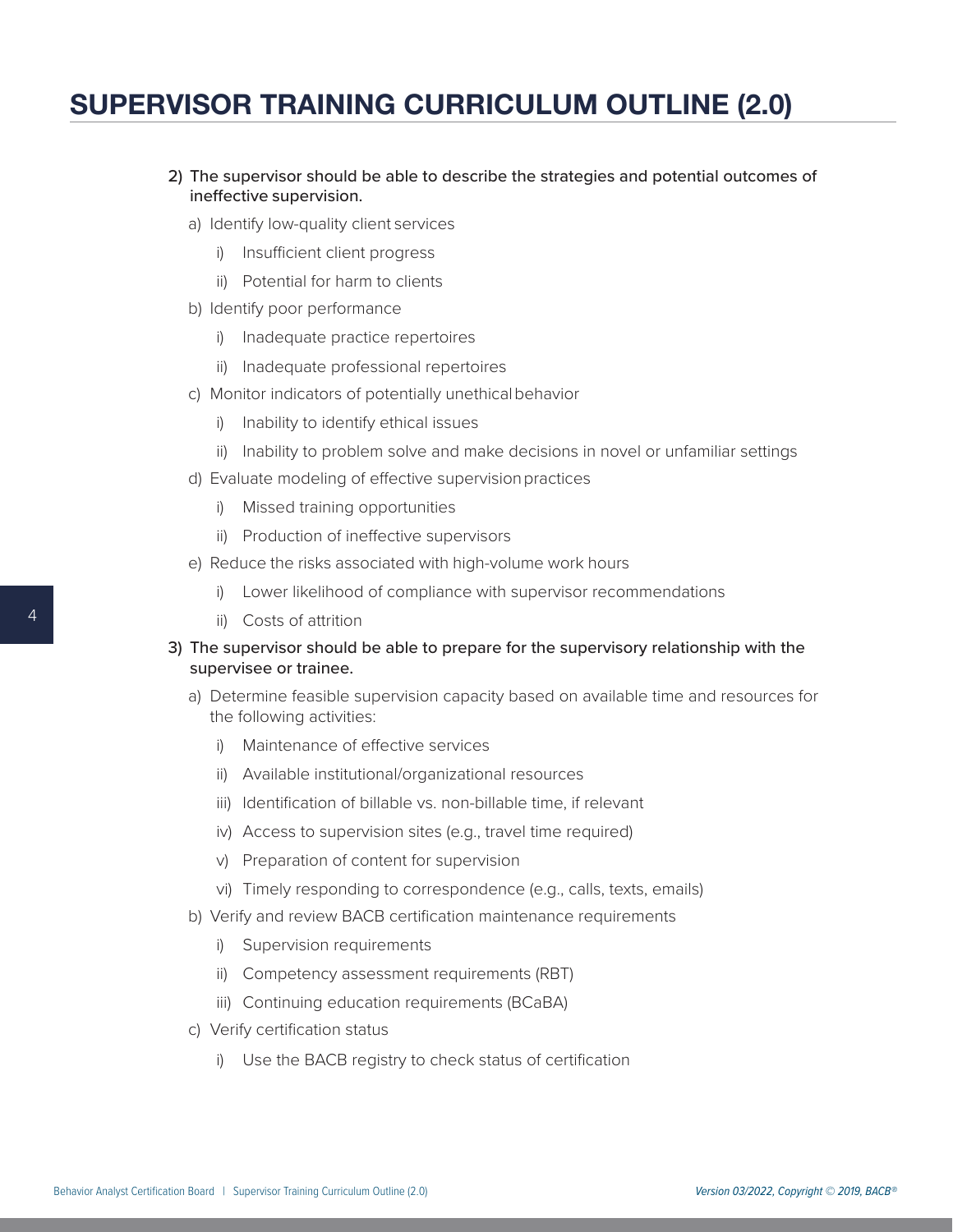- d) Create a secure record system to document the supervisory relationship with the following information:
	- ii) Supervision contracts and forms
	- iii) Supervision and work logs
	- iv) Background checks
	- v) Supervision performance evaluations
	- vi) Required documentation for a BACB audit
- 4) The supervisor should be able to establish a plan for structured supervision content and evaluation of competence for supervisees and trainees.
	- a) Review the nature of supervision and include the following:
		- i) Set performance expectations
		- ii) Observe, implement behavioral skills training, and deliver performance feedback
		- iii) Model technical, professional, and ethical behavior
		- iv) Guide strategies for developing behavioral case conceptualization, problem-solving, and decision-making repertoires (e.g., consider motivating operations, discriminative stimuli, functions of behavior)
		- v) Review written materials (e.g., behavior programs, data sheets, reports)
		- vi) Oversee and evaluate the effects of behavioral service delivery
		- vii) Provide ongoing evaluation of the effects of supervision
	- b) Review frequency, type, and structure of supervision sessions and consider the following:
		- i) Schedule
		- ii) Location
		- iii) Individual vs. group supervision
		- iv) Meeting agendas
		- v) Multiple supervisors
	- c) Review expectations for behavior while feedback is being delivered, including the following:
		- i) Engagement in active listening (eye contact, posture) and engagement (question asking, paraphrasing) strategies
		- ii) Taking notes during feedback meetings
		- iii) Restatement of feedback to check for understanding
		- iv) Requests for clarification, examples, or models as needed
		- v) Acknowledgement of responsibility for errors (take responsibility)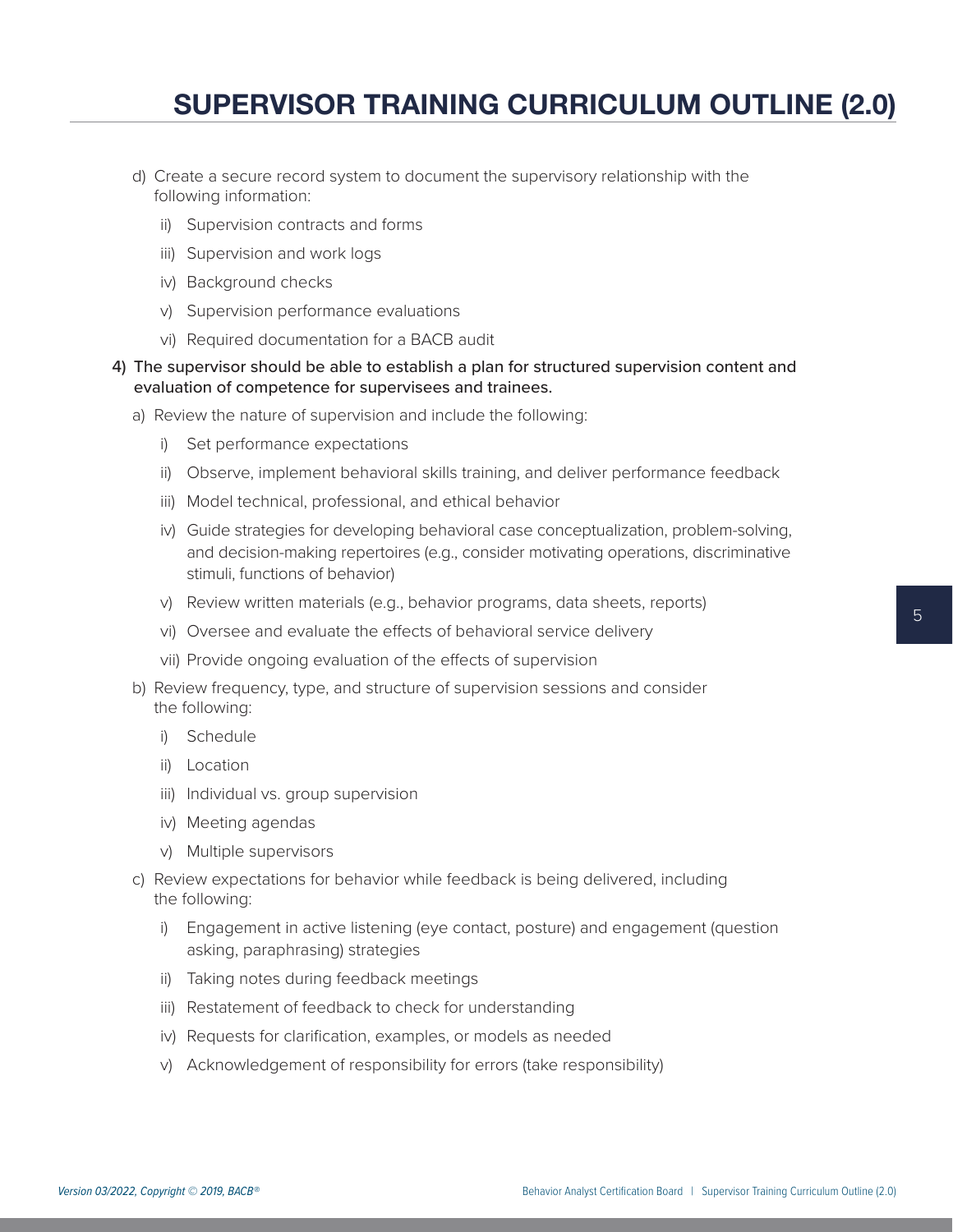- d) Review expectations for behavior after feedback has been received, including the following:
	- i) Acknowledgement of the feedback received
	- ii) Goal setting for behavior-change goals
	- iii) Progress monitoring plan
- e) Set appropriate boundaries
	- i) Response-time expectations
	- ii) Multiple relationships
	- iii) Preferred means of communication (e.g., face-to-face, phone, text, email)
- f) Review supervisee or trainee performance evaluation processes
	- i) Frequency
	- ii) Type (e.g., written correspondence, meetings)
	- iii) Formal and informal reviews
	- iv) Areas of performance (e.g., professionalism, organization, time management, program implementation, ethics)
- g) Review supervisor performance evaluation processes
	- i) Frequency
	- ii) Type (e.g., written correspondence, meetings)
	- iii) Formal and informal reviews
	- iv) Areas of performance (e.g., professionalism, time management, effectiveness, ethics)
- h) Identify the conditions under which a supervisory relationship may end
	- i) Identification of a new supervisor
	- ii) Continued failure to meet learning goals
- 5) The supervisor should be able to create committed and positive relationships with supervisees or trainees.
	- a) Use positive body language when interacting
		- i) Eye contact
		- ii) Posture
		- iii) Affirmative movements
	- b) Communicate regularly
		- i) Follow-up
		- ii) Regular check-ins
		- iii) Timely responses to questions and concerns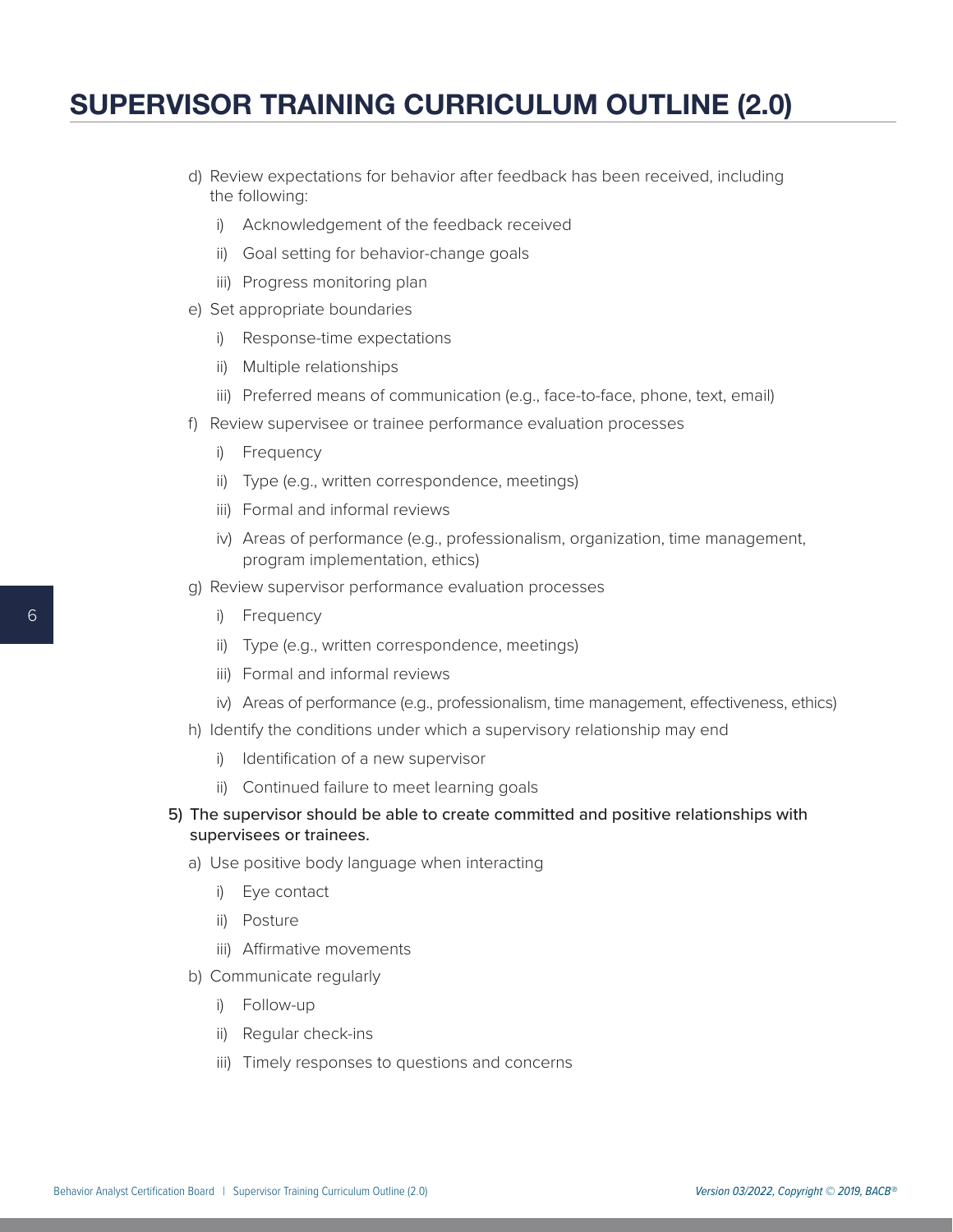- c) Review and provide timely feedback on documents, including:
	- i) Data sheets and graphs
	- ii) Written protocols and reports
	- iii) Treatment notes
	- iv) Behavior plans
	- v) Professional correspondence
	- vi) Training materials
	- vii) Portfolios
- d) Provide undivided attention during supervision
	- i) Engage in active listening strategies
	- ii) Take notes
	- iii) Remove distractions (e.g., phone and email notifications)

#### 6) The supervisor should be able to use behavioral skills training to improve supervisee or trainee performance.

- a) Deliver clear, succinct, and detailed instructions
	- i) Describe rationale for why the target skills are to be trained
	- ii) Provide vocal and written descriptions of the target skills
	- iii) Use clear, concise, and simple instructions when describing the skill
	- iv) Require active participation from the learner
- b) Model the required skills across all relevant contexts
	- i) Incorporate role play, in vivo, and video modeling
	- ii) Use role models, peers, and self-modeling
	- iii) Deliver instructions concurrently with the model
- c) Find and create opportunities to rehearse skills
	- i) Use in vivo and role play scenarios
	- ii) Rehearse immediately after the skill is demonstrated
	- iii) Practice the skill in relevant settings
- d) Deliver effective feedback to shape performance
	- i) Provide contingent, descriptive feedback immediately after skill rehearsal
	- ii) Correct errors using empathy statements and descriptive information on how to improve
	- iii) Provide vocal, written, modeled, video, and graphic feedback
	- iv) Deliver feedback individually and to a group
	- v) Deliver feedback using formal and informal methods
	- vi) Incorporate self-monitoring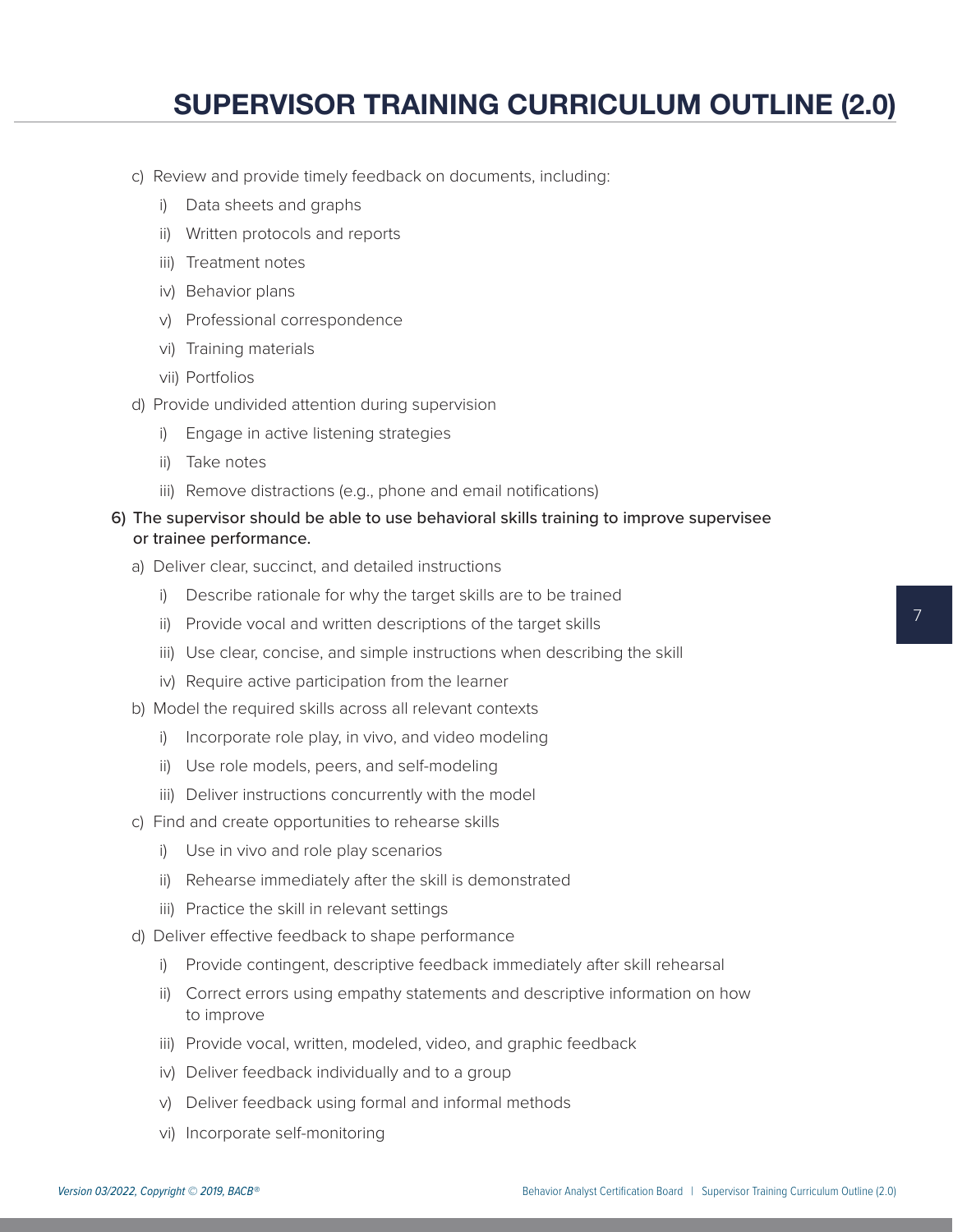- e) Repeat behavioral skills training steps until skill reaches mastery
	- i) Set a pre-determined mastery criterion for the skill
	- ii) Measure procedural fidelity with the skill
	- iii) Assess application and generalization of skill to new targets, clients, and settings
	- iv) Schedule follow-up competency checks
- f) Train across skill areas that are relevant
	- i) Measurement, data displays, and interpretation
	- ii) Assessment and treatment procedures
	- iii) Professionalism
- g) Describe the detrimental effects of withholding feedback
	- i) Poor quality control
	- ii) Development of an apathetic relationship
- h) Describe the detrimental effects of performing skills independently prior to demonstrating competency
	- i) Increase likelihood of harm to the client
	- ii) Develop a history of incorrect responding
- i) Describe the detrimental effects of avoiding practice opportunities for weak or absent skills within repertoires
	- i) Lack of commitment to supervisee's or trainee's training
	- ii) Failure to improve client services

#### <span id="page-7-0"></span>Supervision of Trainees

In addition to the section above, supervisors have additional responsibilities when supervising trainees pursuing BCBA or BCaBA certification; these responsibilities are described below.

- 1) The supervisor should be able to comply with relevant BACB fieldwork requirements when supervising a trainee pursuing BCBA or BCaBA certification.
	- a) Review the requirements for those pursuing BCBA or BCaBA certification that are specific to the trainee, including:
		- i) Degree requirements
		- ii) Coursework requirements
		- iii) Fieldwork requirements
		- iv) Maintenance requirements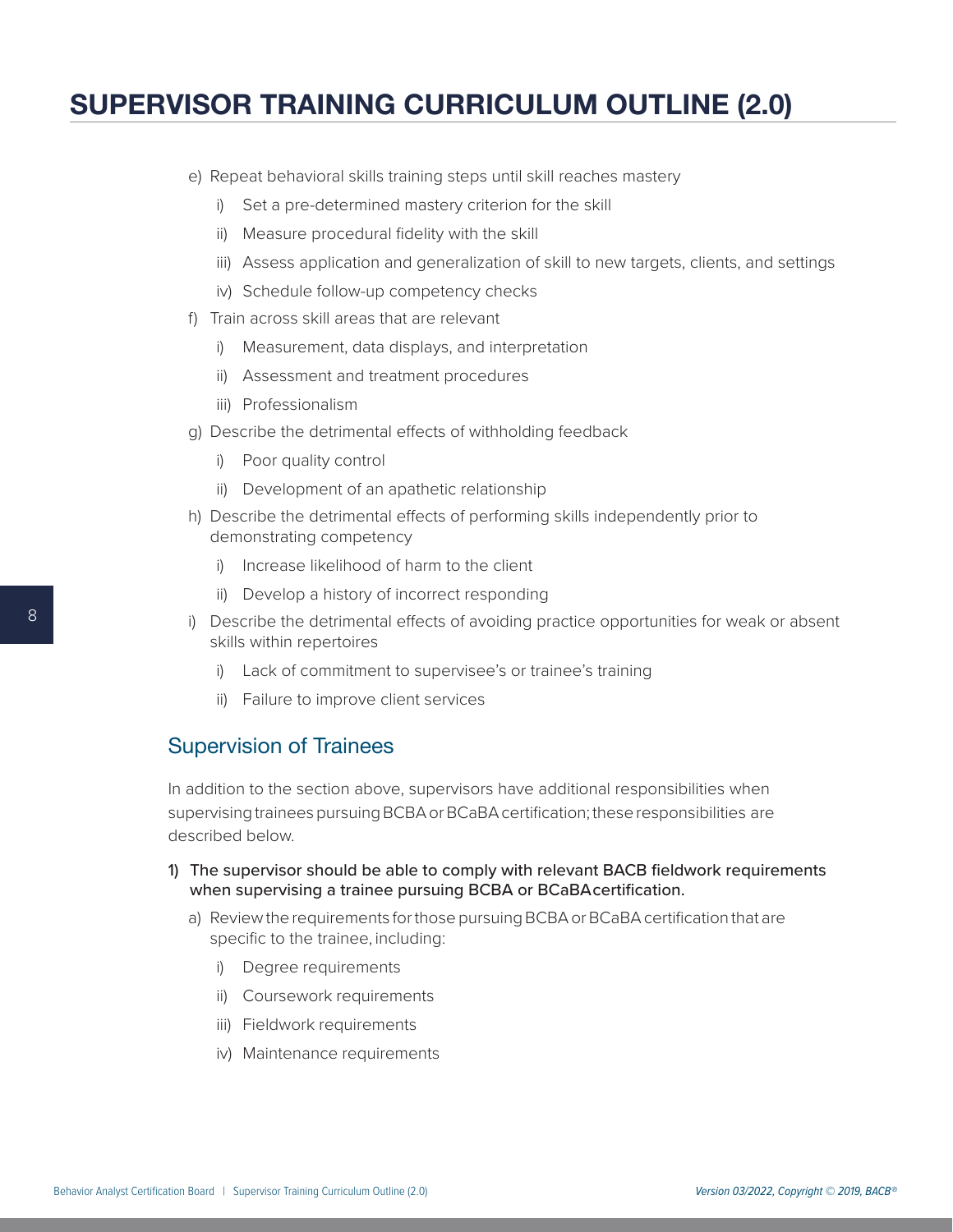- b) Develop, review, and sign a supervision contract prior to beginning supervision
	- i) Write a comprehensive supervision contract
	- ii) Review the supervision contract
	- iii) Clarify and agree to scope of supervision
	- iv) Review the conditions under which a supervisor may refuse to sign forms
	- v) Provide copies of signed contracts to all parties
- c) Document the supervisory relationship
	- i) Fieldwork verification forms
	- ii) Supplemental documentation systems
	- iii) Professional portfolios
	- iv) Filing system
- d) Collaborate to establish training objectives based upon the following:
	- i) Trainee interests
	- ii) Trainee deficits
	- iii) Coursework objectives
	- iv) Goals
- e) Measure trainee progress towards training goals
	- i) Knowledge-based evaluations
	- ii) Performance-based evaluations
- f) Identify training opportunities designed to develop and improve trainee skill sets that align with the fieldwork requirements and training objectives
	- i) Appropriate vs. inappropriate fieldwork activities
	- ii) Restricted vs. unrestricted fieldwork activities
- g) Provide a variety of fieldwork opportunities
	- i) Establish pre-determined mastery criterion
	- ii) Incorporate behavioral skills training
	- iii) Identify trainee and supervisor responsibilities for progression through training objectives
- h) Create assignments designed to improve and extend the trainee skill set
	- i) Assign type (e.g., written, oral, video)
	- ii) Assign hour allocation
	- iii) Set deadlines
	- iv) Document evidence of completion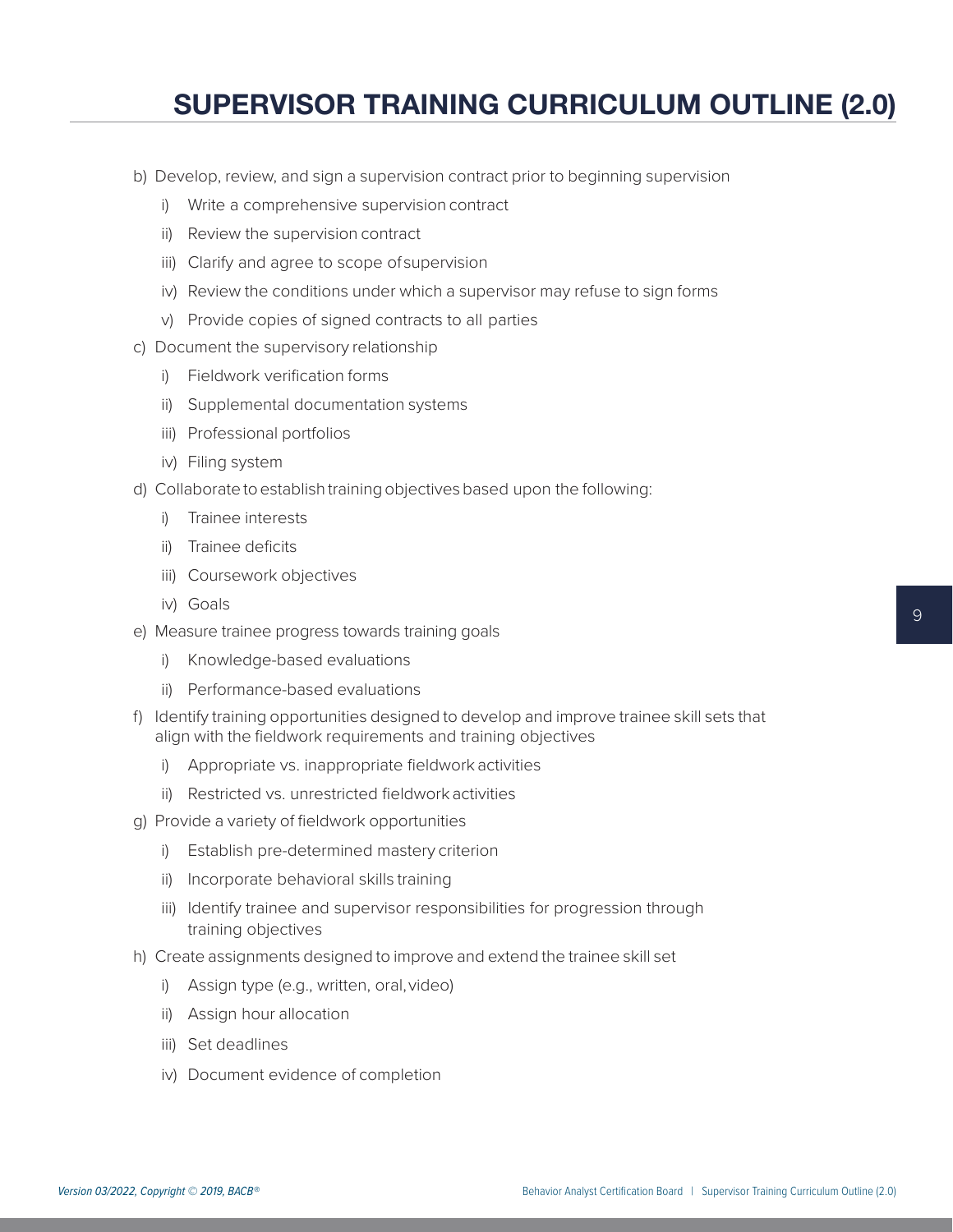- i) Model and teach professionalism
	- i) Time management (e.g., measure planned activities vs. actual activities, adherence to deadlines)
	- ii) Organization (e.g., measure client programming, meeting preparation)
	- iii) Prioritization (e.g., measure appropriate allocation of time towards tasks based on criticality)
	- iv) Social skills (e.g., evaluate posture, adaptation to audience)
	- v) Interpersonal skills
- j) Regularly monitor the supervision experience for effectiveness
	- i) Review the supervision contract and goals periodically to determine satisfaction with the trainee experience (e.g., evaluate frequency and structure of meetings, goals, areas of deficiency)
	- ii) Review supervisor competencies
		- 1. Identify self-selected goals for supervision
		- 2. Self-rate supervisory activities
		- 3. Use supervisor peer-overlap of supervision activities for the purpose of obtaining peer feedback when possible
- k) End the supervisory relationship appropriately
	- i) Complete the accrual of supervised fieldwork hours
	- ii) Plan for fading supervisor-trainee contact
	- iii) Plan for continued mentorship
- 2) The supervisor should be able to evaluate the effectiveness of supervision of the trainee.
	- a) Assess baseline skills
		- i) Conduct interviews
		- ii) Conduct observations
		- iii) Consult with previous supervisors, given consent from supervisee or trainee
		- iv) Review writing samples and portfolios
	- b) Schedule observations with clients
		- i) Conduct in-vivo observations
		- ii) Conduct live video observations
		- iii) Conduct recorded video observations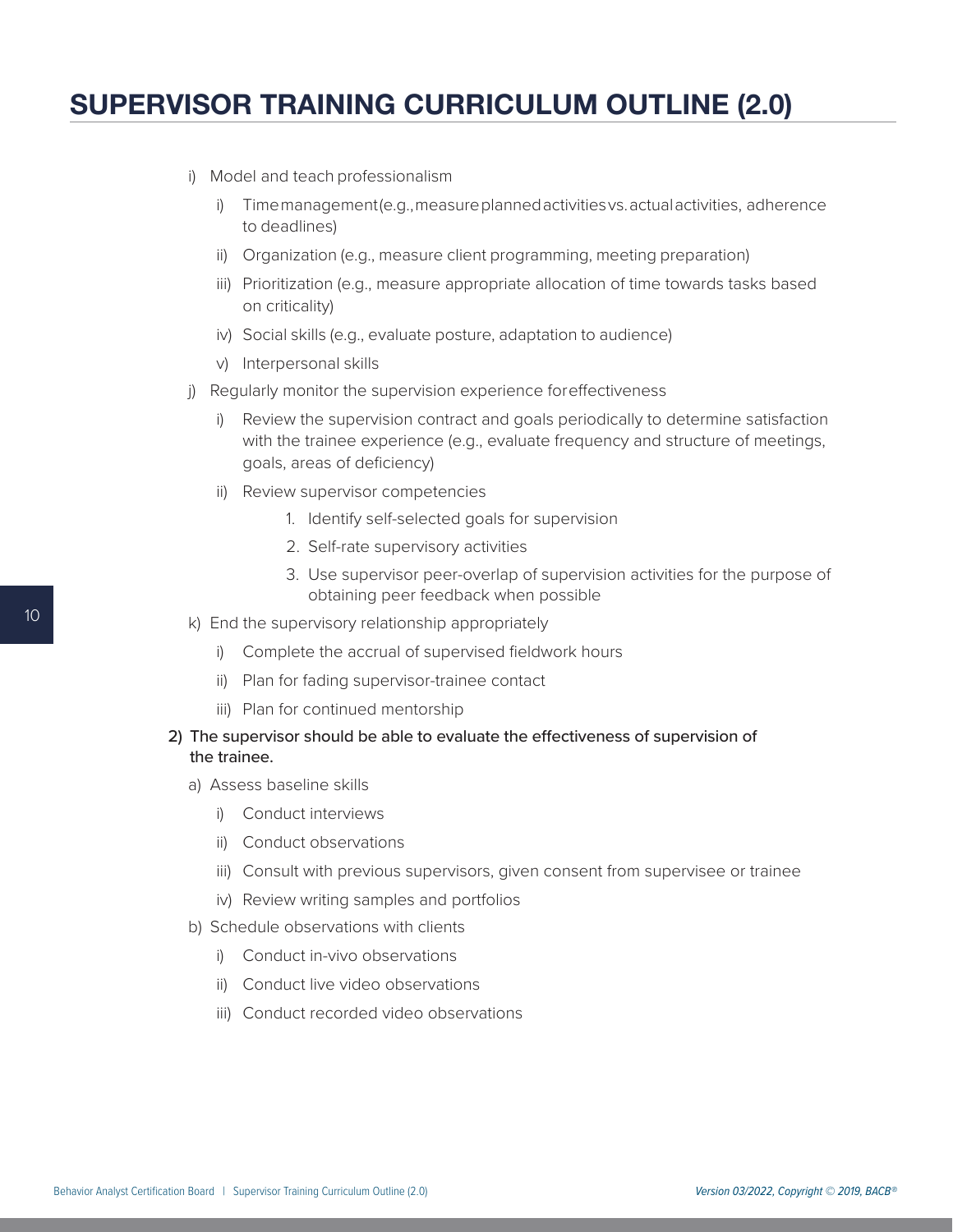- c) Evaluate supervision based on client performance where appropriate
	- i) Objective measures of client behavior addressed by services (e.g., graphic display of client performance)
	- ii) Interviews and direct observations of client and caregiver satisfaction with services (e.g., social validity/satisfaction questionnaires)
- d) Evaluate supervision based on supervisee or trainee performance
	- i) Objective measures of direct observation of supervisee or trainee behavior addressed in training and supervision
	- ii) Interviews and direct observations of supervisee satisfaction with training and supervision
- e) Evaluate professionalism using objective or subjective measures as appropriate
	- i) Attire
	- ii) Social interactions
	- iii) Attendance
	- iv) Time management
	- v) Organization (e.g., measure client programming, meeting preparation)
	- vi) Flexibility (e.g., evaluate problem-solving and responsiveness to changes in tasks)
- f) Evaluate the fidelity of implementation of specific interventions
	- i) Objective measures
	- ii) Self monitoring
	- iii) Peer monitoring
	- iv) Supervisor monitoring
- g) Describe the potential outcomes of ineffective supervision practices, including the following:
	- i) Limits the supervisor's ability to replicate effects of effective supervision with subsequent supervisees or trainees
	- ii) Disorganized supervisory fieldwork that is time and cost prohibitive
	- iii) Discourages effective supervisors from supervising
	- iv) Models ineffective supervisory practices to the supervisee who may later become a supervisor
	- v) Increases potential risks of harm to current and future clients and supervisees or trainees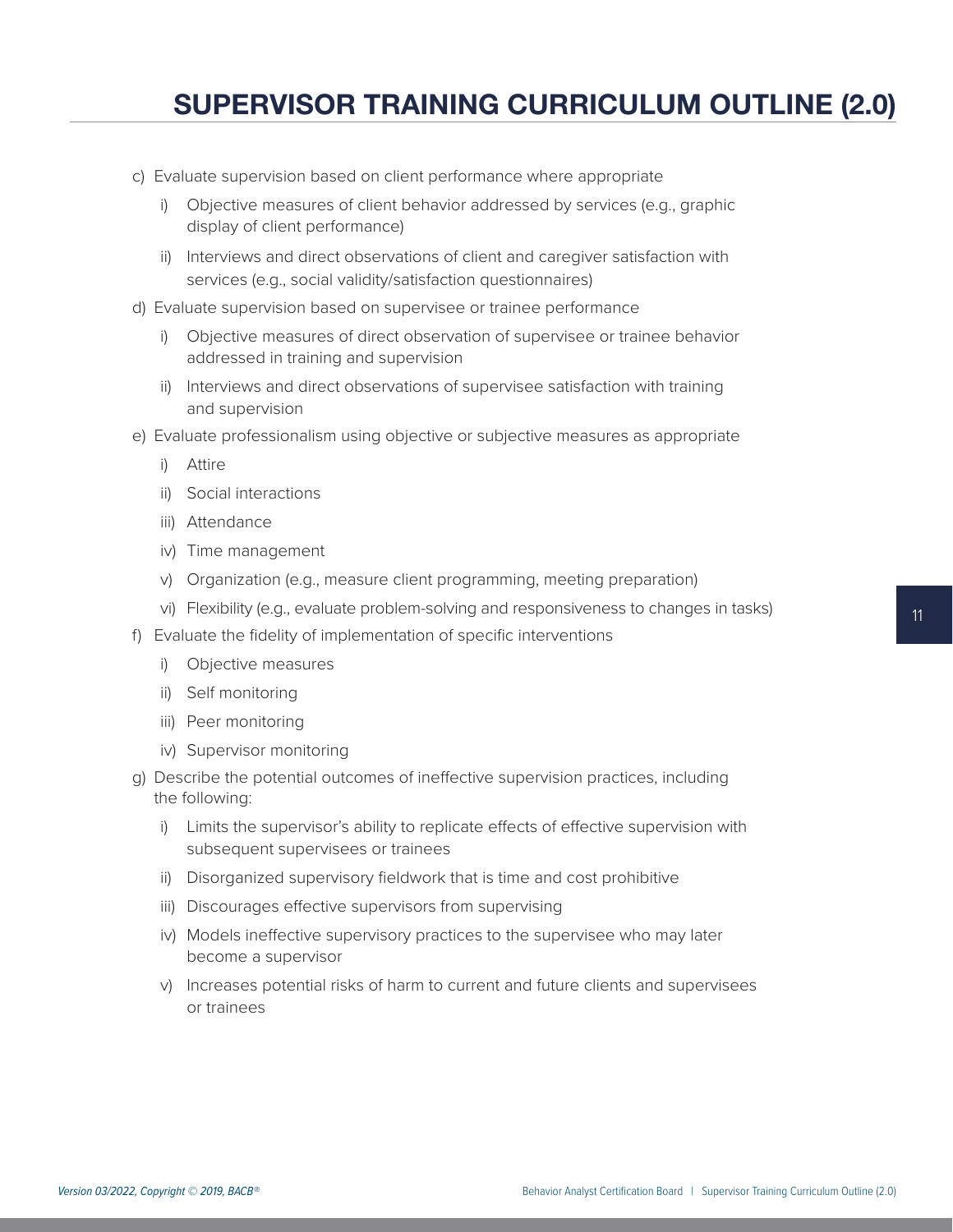- 3) The supervisor should be able to incorporate ethics and professional development into supervision of trainees.
	- a) Identify relevant ethical requirements and remain in compliance with them
		- i) Ethics Code for Behavior Analysts
		- ii) BACB code-enforcement systems
		- iii) Licensure laws
		- iv) Other policies (e.g., funding and institutional requirements)
	- b) Analyze and solve ethical dilemmas
		- i) Engage in problem-solving activities
		- ii) Seek assistance when necessary (e.g., colleagues, supervisors, mentors)
	- c) Identify and develop new areas of defined competency to ensure ethical supervision
		- i) Review literature related to new competency areas
		- ii) Engage with professional groups in new areas of practice
		- iii) Pursue training and supervision in new areas
		- iv) Identify necessary requirements for new areas of practice
	- d) Pursue professional development opportunities for supervisors
		- i) Create a continuous learning community to enhance behavior-analytic skills (e.g., study groups and journal clubs)
		- ii) Read the literature (e.g., supervision, ethics, practice)
		- iii) Attend professional development activities (e.g., conventions, workshops, webinars)
		- iv) Engage in peer review
		- v) Seek mentorship
		- vi) Consult with colleagues
		- vii) Participate in professional networks
		- viii) Develop self-care strategies to maintain healthy and stable work environments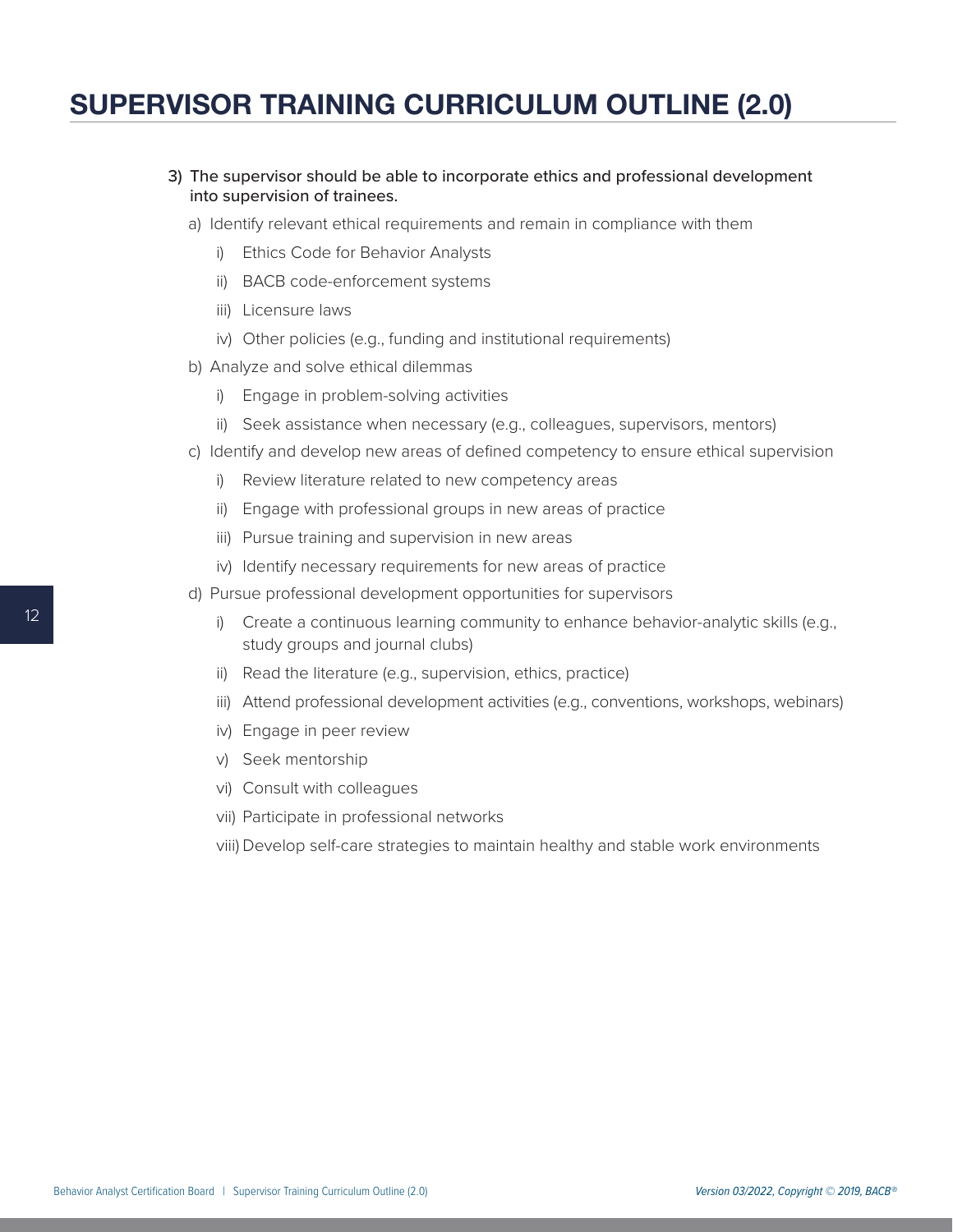#### <span id="page-12-0"></span>Selected Supervision Resources

- DiGennaro Reed, F. D., & Henley, A. J. (2015). A survey of staff training and performance management practices: The good, the bad, and the ugly. *[Behavior Analysis in](https://www.ncbi.nlm.nih.gov/pmc/articles/PMC5048247/) [Practice](https://www.ncbi.nlm.nih.gov/pmc/articles/PMC5048247/), 8*, 16-26. doi:10.1007/s40617-015-0044-5
- Dubuque, E. M., & Dubuque, M. L. (2018). Guidelines for the establishment of a universitybased practical training system. *[Behavior Analysis in Practice,](https://www.ncbi.nlm.nih.gov/pmc/articles/PMC5843566/) 11*, 51-61. doi:10.1007/ s40617-016-0154-8
- Garza, K. L., McGee, H. M., Schenk, Y. A., & Wiskirchen, R. R. (2017). Some tools for carrying out a proposed process for supervising experience hours for aspiring Board Certified Behavior Analysts®. *[Behavior Analysis in Practice](https://www.ncbi.nlm.nih.gov/pmc/articles/PMC5843570/), 11*, 62-70. doi:10.1007/ s40617-017-0186-8
- Hartley, B. K., Courtney, W. T., Rosswurm, M., & LaMarca, V. J. (2016). The apprentice: An innovative approach to meet the Behavior Analysis [sic] Certification Board's supervision standards. *[Behavior Analysis in Practice](https://www.ncbi.nlm.nih.gov/pmc/articles/PMC5118256/), 9*, 329-338. doi:10.1007/ s40617-016-0136-x
- LeBlanc, L. A., Heinicke, M. R., & Baker, J. C. (2012). Expanding the consumer base for behavior analytic services: Meeting the needs of consumers in the 21st century. *[Behavior Analysis in Practice](https://www.ncbi.nlm.nih.gov/pmc/articles/PMC3546640/), 5*, 4-14. doi:10.1007/BF03391813
- LeBlanc, L. A., & Luiselli, J. K. (2016). Refining supervisory practices in the field of behavior analysis: Introduction to the special section on supervision. *[Behavior Analysis in](https://www.ncbi.nlm.nih.gov/pmc/articles/PMC5118263/) [Practice](https://www.ncbi.nlm.nih.gov/pmc/articles/PMC5118263/), 9*, 271-273. doi:10.1007/s40617-016-0156-6
- Sellers, T. P., Alai-Rosales, S., & MacDonald, R. P. (2016). Taking full responsibility: The ethics of supervision in behavior analytic practice. *[Behavior Analysis in Practice,](https://www.ncbi.nlm.nih.gov/pubmed/27920961) 9*, 299-308. doi:10.1007/s40617-016-0144-x
- Sellers, T. P., LeBlanc, L. A., & Valentino, A. L. (2016). Recommendations for detecting and addressing barriers to successful supervision. *[Behavior Analysis in Practice,](https://www.ncbi.nlm.nih.gov/pmc/articles/PMC5118258/) 9*, 309- 319. doi:10.1007/s40617-016-0142-z
- Sellers, T. P., Valentino, A. L., & LeBlanc, L. A. (2016). Recommended practices for individual supervision of aspiring behavior analysts. *[Behavior Analysis in Practice,](https://www.ncbi.nlm.nih.gov/pmc/articles/PMC5118252/) 9*, 274-286. doi:10.1007/s40617-016-0110-7
- Turner, L. B., Fischer, A. J., & Luiselli, J. K. (2016). Towards a competency-based, ethical, and socially valid approach to the supervision of applied behavior analytic trainees. *[Behavior Analysis in Practice](https://www.ncbi.nlm.nih.gov/pmc/articles/PMC5118253/), 9*, 287-298. doi:10.1007/s40617-016-0121-4
- Valentino, A. L., LeBlanc, L. A., & Sellers, T. P. (2016). The benefits of group supervision and a recommended structure for implementation. *[Behavior Analysis in Practice,](https://www.ncbi.nlm.nih.gov/pubmed/27920963) 9*, 320- 338. doi:10.1007/s40617-016-0138-8